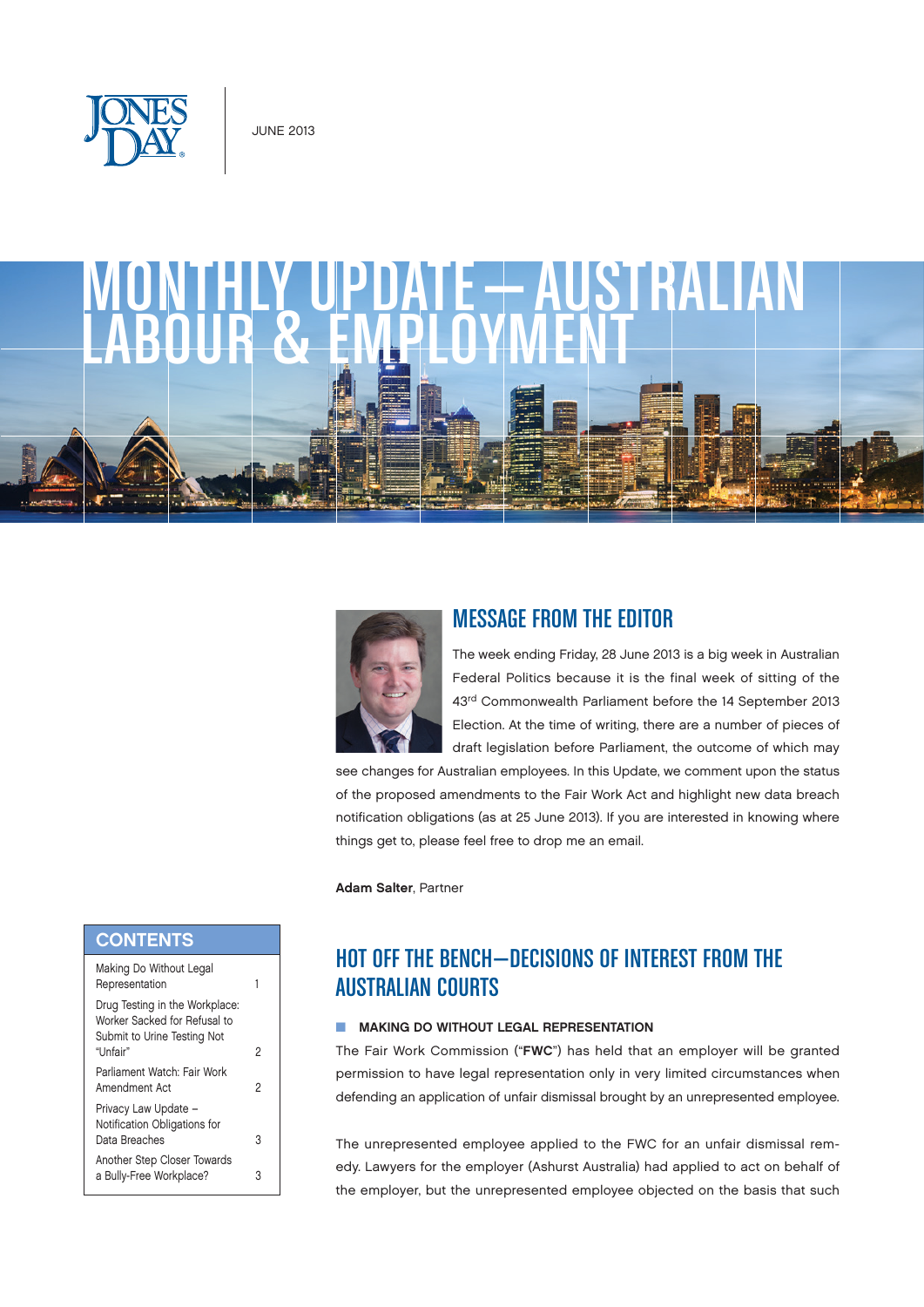<span id="page-1-0"></span>representation would undermine the interests of justice and fairness.

The FWC held that legal representation will only be granted in three circumstances:

- Where the complexity/efficiency of the matter requires legal representation;
- Where the person is unable to represent himself or herself; or
- Where fairness otherwise requires that the person be represented.

The FWC's decision follows Federal Court authority denying employers legal representation where it will cause too great an imbalance between the parties that could create the potential for the absence of a fair and just hearing.

Azzopardi v Serco Sodexo Defence Services Pty Limited [2013] FWC 3405

#### DRUG TESTING IN THE WORKPLACE: WORKER SACKED FOR REFUSAL TO SUBMIT TO URINE TESTING NOT "UNFAIR"

There continues to be controversy over whether urine or saliva testing is the most appropriate method for drug testing in Australian workplaces. Recently, the Full Bench of the FWC upheld the dismissal of a store officer because of the employee's repeated failure to provide a urine sample for drug and alcohol testing. The employee claimed that a saliva test was more appropriate for testing impairment given the employer's policy on alcohol and drugs misuse provided for the testing of employees for impairment only whilst at work.

The Full Bench found that in this case, the employer's policy "did not confine itself to testing for impairment" and upheld the employer's direction to be "both lawful and reasonable".

Accordingly, the Full Bench held that the employee was "contractually bound to comply" with the employer's "lawful and reasonable request" to provide urine sample, taking into account the common practices that existed in the industry and the reasonableness of the direction from the employer. By refusing to do so, the employee had engaged in conduct that was "repudiatory of his employment contract" according to the Full Bench.

Interestingly, the Full Bench pointed out that the employee could have used the dispute resolution mechanism available under the applicable Enterprise Agreement to agitate his concerns about the method of testing rather than simply defying the employer's direction, thereby causing the termination of his employment which led to the unfair dismissal.

Mr Raymond Briggs v AWH Pty Ltd [2013] FWCFB 3316

# NEW AND NOTEWORTHY—IDENTIFYING KEY DEVELOPMENTS IN AUSTRALIAN LABOUR **REGULATION**

#### **N** PARLIAMENT WATCH: FAIR WORK AMENDMENT ACT

The Fair Work Amendment Bill 2013 ("Bill") is looking on track to take effect from 1 January 2014. As reported in our [April](http://www.jonesday.com/files/Publication/5287d832-20fb-4f73-a82f-04b3a06ff4f8/Presentation/PublicationAttachment/3fdec062-48b3-494a-9a01-04f93335537a/Australian%20L%26E%20April%202013.pdf) and [March](http://www.jonesday.com/files/Publication/1f4385db-8da1-4808-8ffa-5702cbf1b3eb/Presentation/PublicationAttachment/fa10a205-a684-4f47-aac8-5a2c1cd413f5/Australian%20L%26E%20March%202013.pdf) Updates, the Bill seeks to introduce new antibullying provisions, expand the scope of the FWC, update modern awards and improve workplace flexibility for families including expanding the right to request flexible work arrangements, eligibility for carer's leave and protections for pregnant women.

The Bill was recommended by the House Standing Committee on Education and Employment ("Committee") in its report delivered on 5 June 2013. Subsequently, the Bill has been amended following the withdrawal of support from the Independents in Parliament. Relevantly, the Bill has "watered down" the additional right of entry proposals for visiting union officials and introduced a new option that will see the FWC arbitrate eligible adverse actions disputes if the parties agree. Further, the introduction of the FWC's proposed anti-bullying jurisdiction has been pushed back to commence on 1 January 2014.

In addition, the Committee did not support the related Fair Work Amendment (Tackling Job Insecurity) Bill 2012 introduced by Greens MP Adam Bandt which sought to strengthen the position of casual and contractual workers (for more background, see our [March](http://www.jonesday.com/files/Publication/1f4385db-8da1-4808-8ffa-5702cbf1b3eb/Presentation/PublicationAttachment/fa10a205-a684-4f47-aac8-5a2c1cd413f5/Australian%20L%26E%20March%202013.pdf) Update).

As at 25 June 2013, the Bill is before the Senate yet to be passed.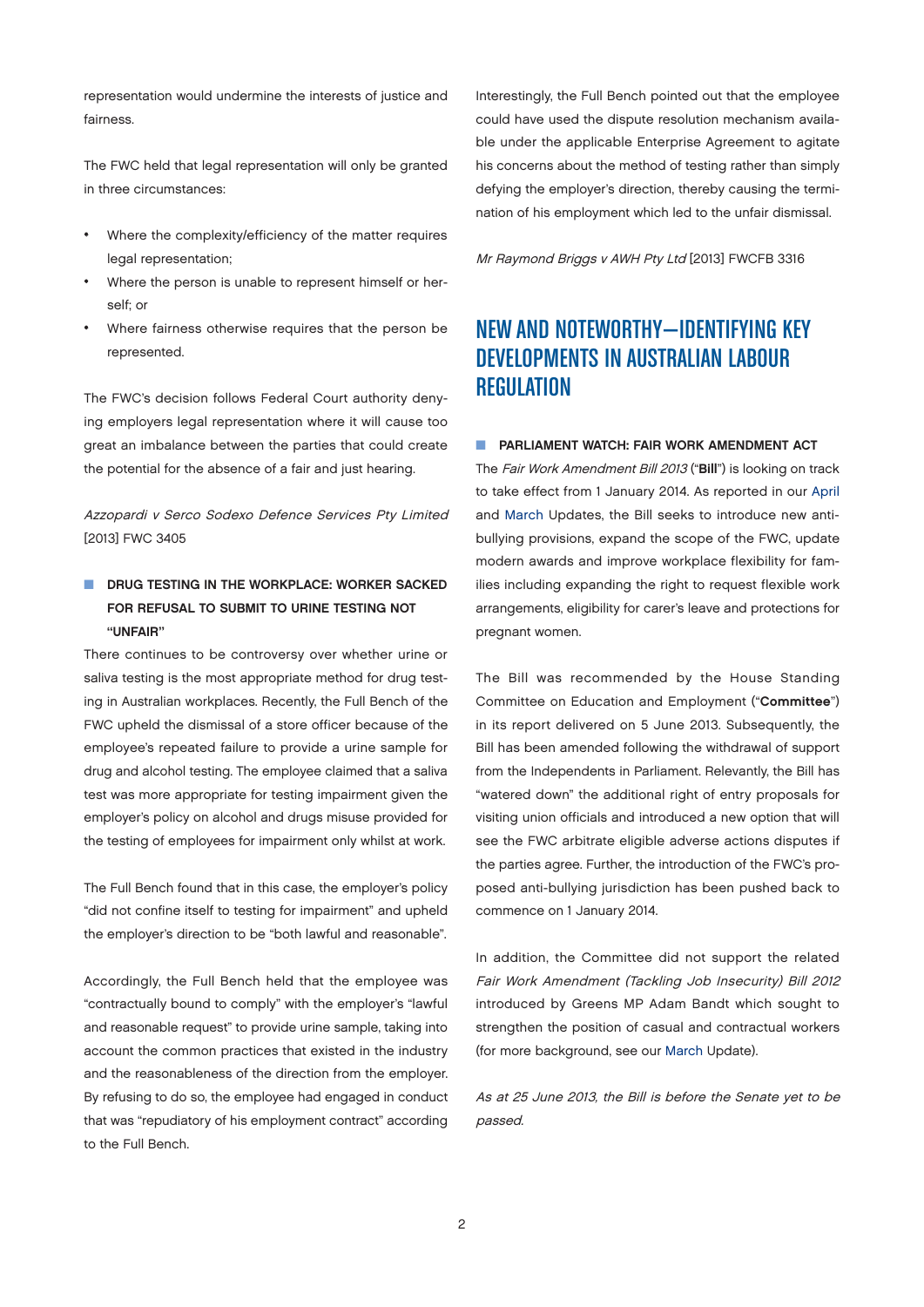#### <span id="page-2-0"></span> $\blacksquare$  PRIVACY LAW UPDATE – NOTIFICATION OBLIGATIONS FOR DATA BREACHES

There have been significant developments in the Australia privacy landscape in the past year, with the most recent developments comprised in the Privacy Amendment (Privacy Alerts) Bill 2013 (the "Bill") which was introduced into Federal Parliament on 29 May 2013. The purpose of the Bill is to amend the Commonwealth Privacy Act 1988 ("Privacy Act") to introduce a mandatory data breach reporting scheme for federal government agencies and private sector organisations.

If passed, the Bill will take effect on 12 March 2014, immediately after the commencement of the Privacy Amendment (Enhancing Privacy Protection) Act 2012 ("Privacy Amendment Act"). The Bill seeks to further enhance Australian Privacy Principle 11 introduced by the Privacy Amendment Act, which provides that entities currently regulated by the Privacy Act ("APP entities") must take reasonable steps to protect personal information held by them.

The Bill introduces compulsory notification requirements for serious data breaches in relation to personal information held by APP entities, credit reporting information held by credit reporting bodies, credit eligibility information held by credit providers and tax file number information held by recipients. This accountability extends to breaches by overseas entities associated with APP entities and domestic credit providers (such as parent companies and foreign service-providers).

Under the Bill, where a serious data breach occurs (for example, through hacking or accidental disclosure of information), notification will be required to be made to affected individuals and the Australian Privacy Commissioner. Notification details must include the identity and contact details of the organisation, a description of the breach, the kinds of information concerned, and recommendations about the steps affected individuals should take. Any contravention of the proposed notification provisions will be taken to be an interference with the privacy of an individual and will accordingly enliven the enforcement and remedy provisions of the Privacy Act.

As at 25 June 2013, the Bill is before the Commonwealth Senate (upper house of Parliament) and is likely to be passed by Parliament by the end of its term as it has bipartisan support and has received a recommendation from the Senate Committee for the passing of the Bill.

## IN THE PIPELINE—HIGHLIGHTING CHANGES OF INTEREST TO EMPLOYERS IN AUSTRALIA

#### **N** ANOTHER STEP CLOSER TOWARDS A BULLY-FREE WORKPLACE?

Australia's safety policy body, Safe Work Australia ("SWA"), has released a long-awaited revision to its draft model "Code of Practice for Preventing and Responding to Workplace Bullying" ("Draft Code") for public comment. The Draft Code has been revised following an earlier period of public consultation and follows the House of Representatives' investigation into workplace bullying, resulting in the release of a lengthy report titled "Workplace Bullying – 'We just want it to stop'".

The Draft Code supports the model Work Health and Safety Act which forms the basis for harmonised workplace safety laws across Australia. The Draft Code contains guidance about identifying, preventing and responding to workplace bullying. When the Draft Code is approved and in a final form, it will be admissible in court proceedings under the workplace safety laws, and courts may have regard to the code as evidence about the hazard of workplace bullying.

In a new development, SWA has prepared a new "Workers Guide to Managing Workplace Bullying" that accompanies the Draft Code, and as the name suggests is designed to assist workers to identify and respond to workplace bullying.

#### Key takeaways for employers

- This is likely to be the last opportunity to comment on the Draft Code before it is finalised, so if there are concerns with the current Draft Code, these should be raised in the form of a written submission to SWA before Monday 15 July 2013 at 5:00 p.m. AEST. We can assist with preparing or reviewing submissions for employers or industry associations.
- Employers will need to review their workplace policies to ensure that there are appropriate policies and procedures regarding workplace bullying that are consistent with the finalised Code of Practice.